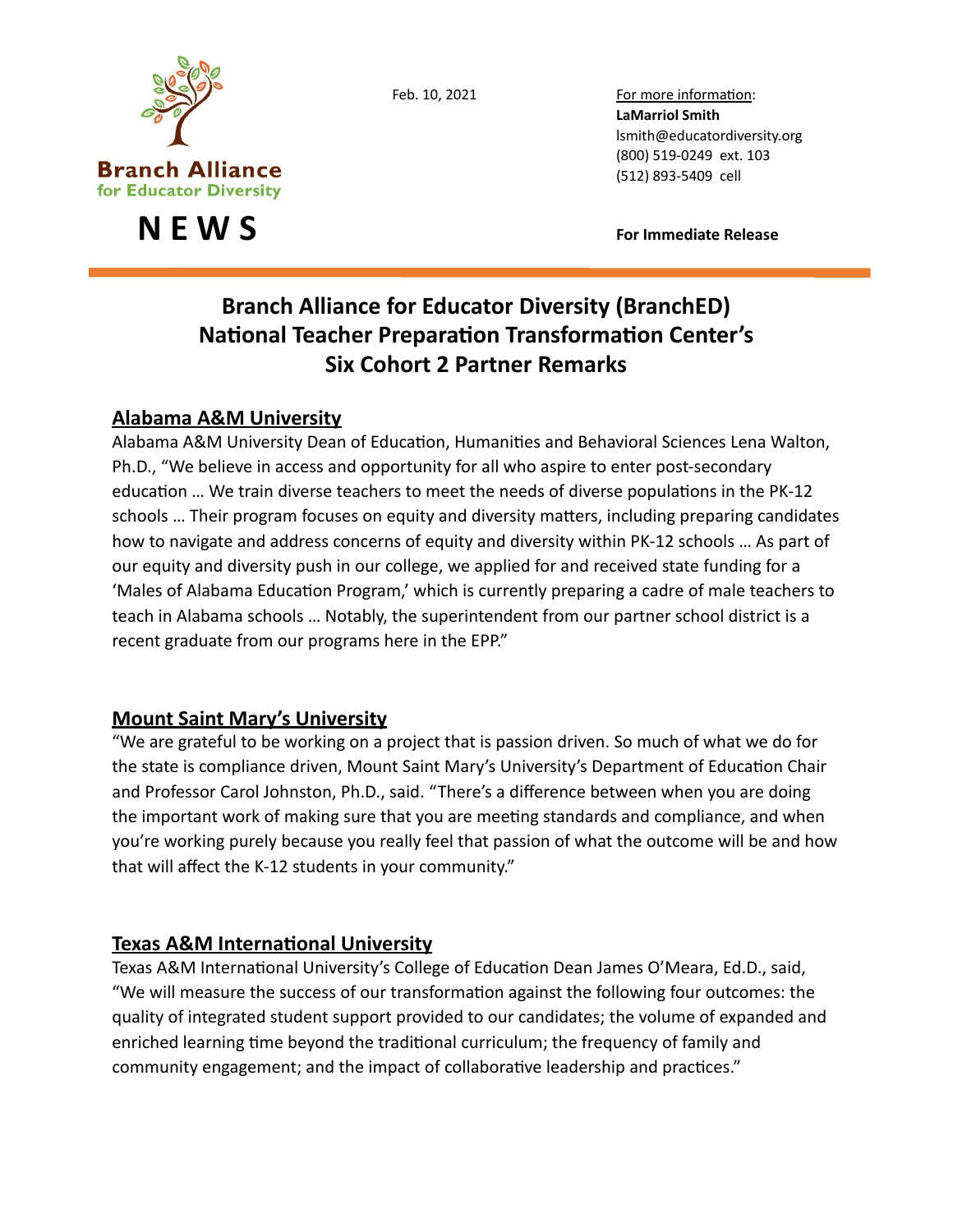### **University of La Verne**

"Our institution is uniquely positioned to take full advantage of this new partnership with Branch Alliance for Educator Diversity and our community partner, Pomona Unified School District," University of La Verne's Dean of LaFetra College of Education Kimberly White-Smith, Ed.D., said, adding, "We hope to be an example of how removing barriers and obstacles that disproportionately impact our educators of color will provide a pipeline of excellence from and back into our communities that we serve."

University of La Verne Professor and Director of Teacher Education Betina Hsieh, Ph.D., said, "There is still a large demographic diversity gap between the teachers that serve K-12 students and the students themselves. Research has shown that students of all racial and ethnic backgrounds view teachers of color favorably, and students of color perform better when they have teachers of color. We are excited to break down some of those barriers in teacher education by providing multiple pathways to subject-matter competencies, creating opportunities for mentorships with successful teachers of color, finding sustainable funding sources to support our student success, and supporting our faculty to model and engage in culturally affirming, responsive and sustaining practices in teacher education."

#### **Pomona Unified School District (University of La Verne Partner)**

Pomona Unified School District Deputy Superintendent Darren Knowles, "As an alumnus from the University of La Verne, we've done great work together in the past and we have always worked to build a better future for our kids here in Pamona Unified School District."

## **Virginia State University**

"At VSU, we pride ourselves in being an opportunity University that provides access to students from all backgrounds to attain high academic achievement and employment success rates. We are dedicated to implementing sustainable, quality programming at a scale that will produce better-prepared teachers to positively impact outcomes for Black, Latino, and low-income students," Virginia State University College of Education Dean, Willis Walter, Ph.D. said. "This organization provides a supportive framework that is designed to strengthen the quality of data management systems and increase teacher educators' knowledge in practice-based approaches and inclusive pedagogy. This supports VSU's goal to provide transformative opportunities to all of our students."

## **West Texas A&M University**

"The support of BranchEd ... will advance the mission of WTAMU and its educator preparation program in meaningful ways," West Texas A&M University College of Education and Social Sciences Dean Eddie Henderson, Ed.D., J.D., said, adding, "Commensurately, participation in the Teacher Preparation Transformation Center community will provide WTAMU a unique opportunity to benefit from the shared expertise, experiences, and resources of a broader constituency of experts in the fields of transformation, equity, and educator preparation.